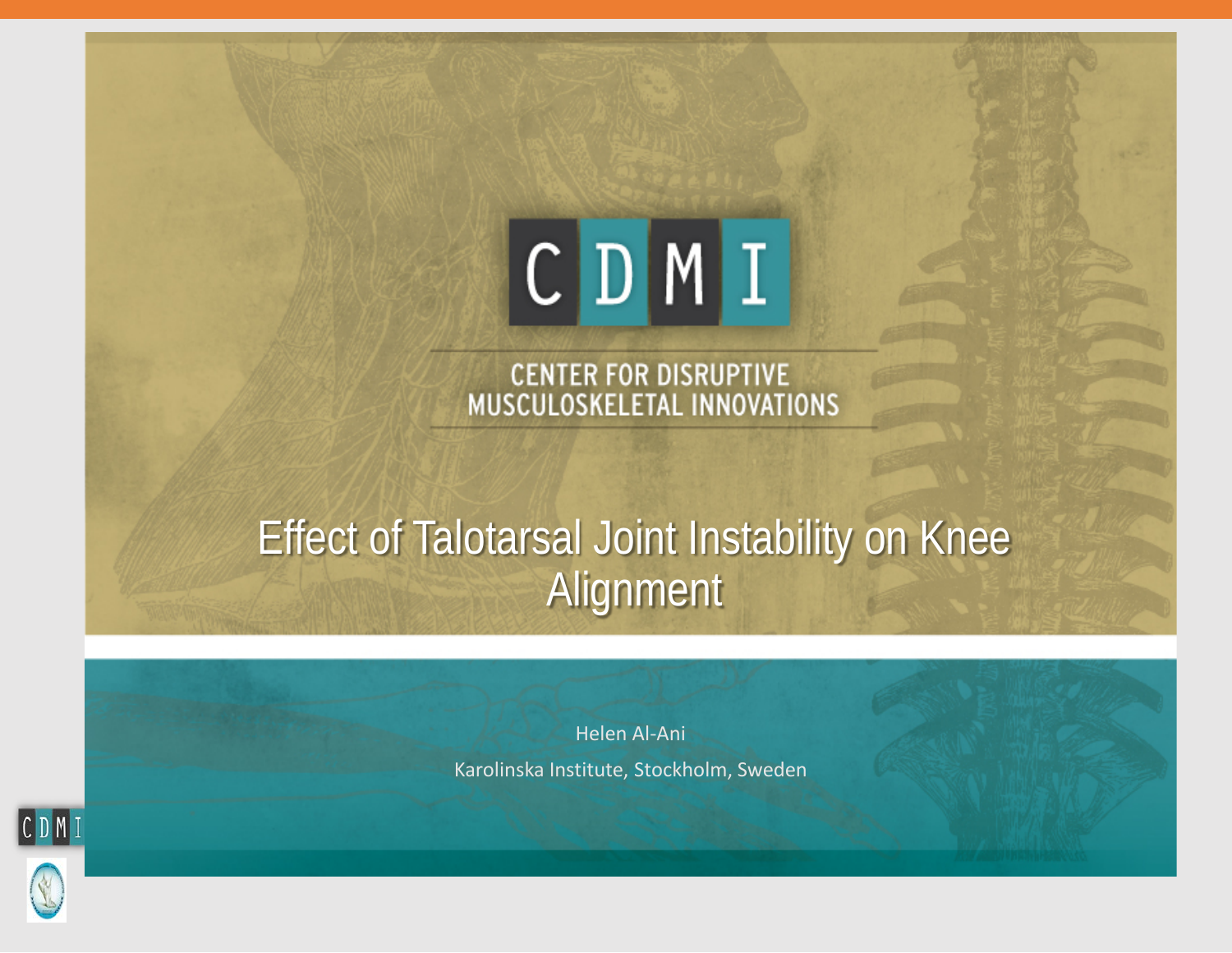USCUEDSKEEE

Talotarsal joint instability is a dynamic structural deformity to the foundation joint of the body that contributes to:

- Foot and ankle pathologies
- Unbalanced knee orientation leading to unbalanced load sharing across the knee joint
- Functional leg length discrepancy and pelvic tilt.

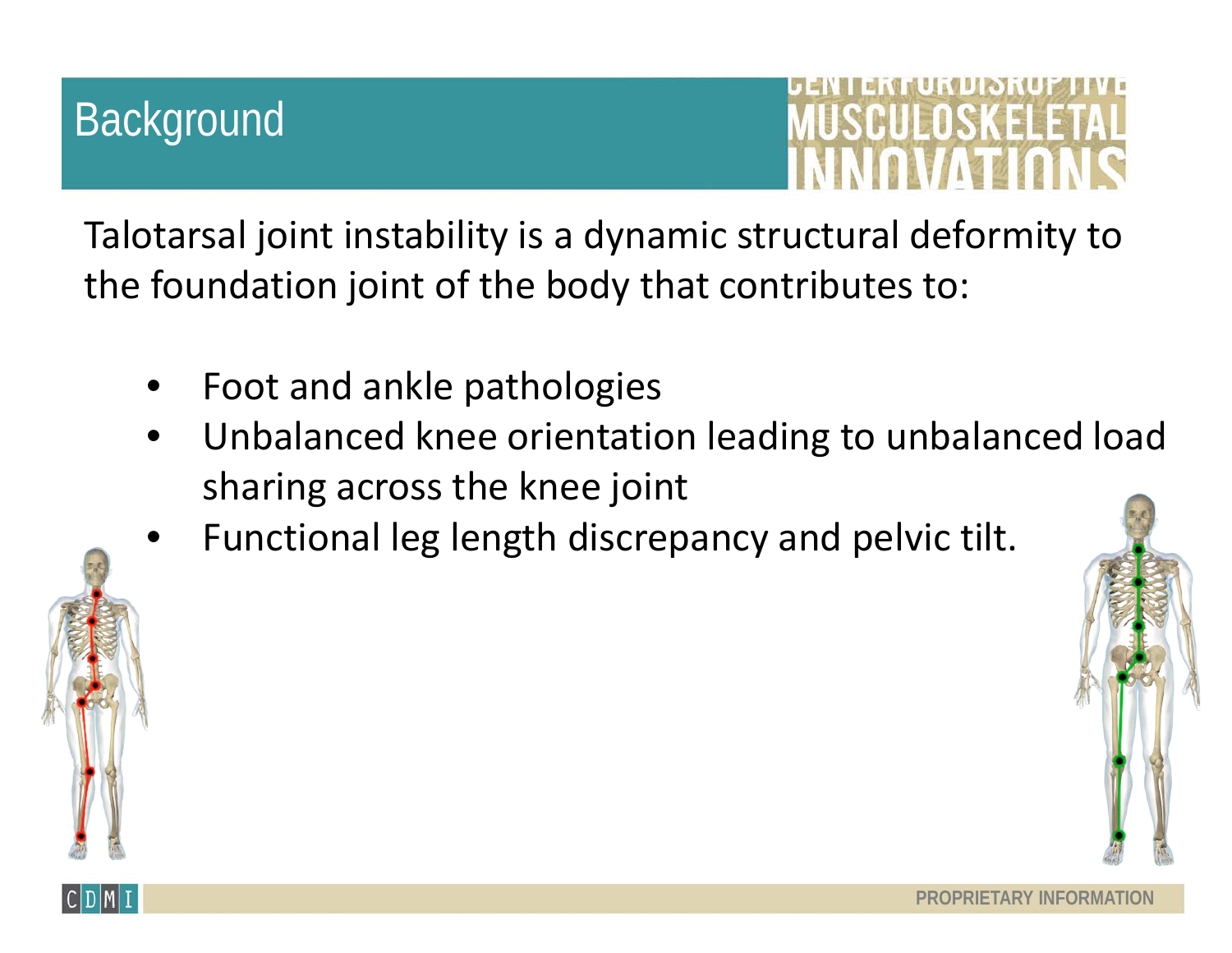#### Project Aims



- To show how the the knee joint orientation thus load sharing in the knee change as a consequence of partial talotarsal dislocation.
- Hypothesis: Patients with partial talotarsal dislocation will show an increase in angle between tibia and femur (Femur-Tibia angle)





FT-Angle, TTJ **Instability** 

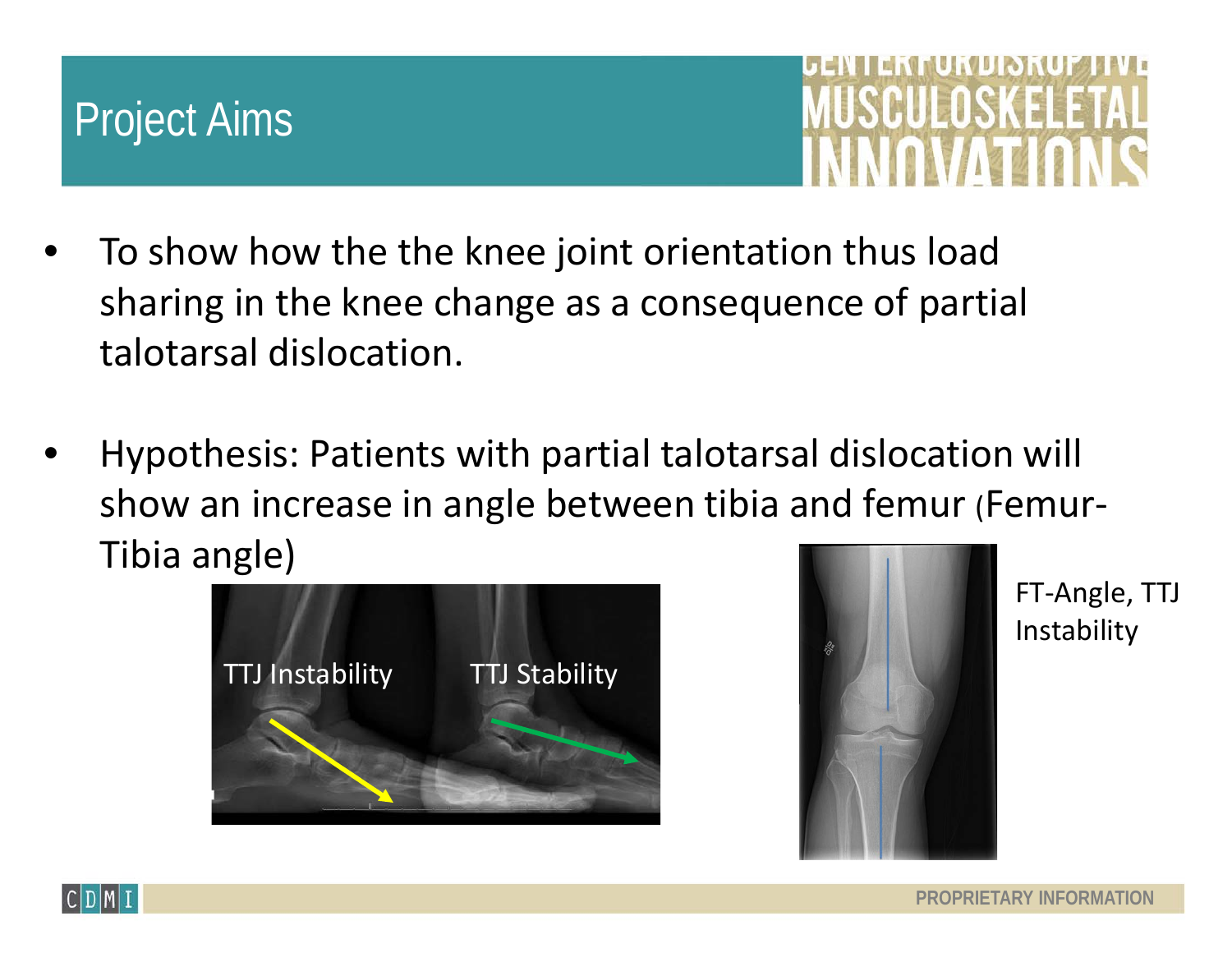

- Patient Selection
	- 40 patients with knee pain will be invited to the study.
	- Patients will be independently examined by a qualified foot surgeon.
	- − Patients who are diagnosed with talotarsal joint instability, and who are willing to participate in this study, will be included.

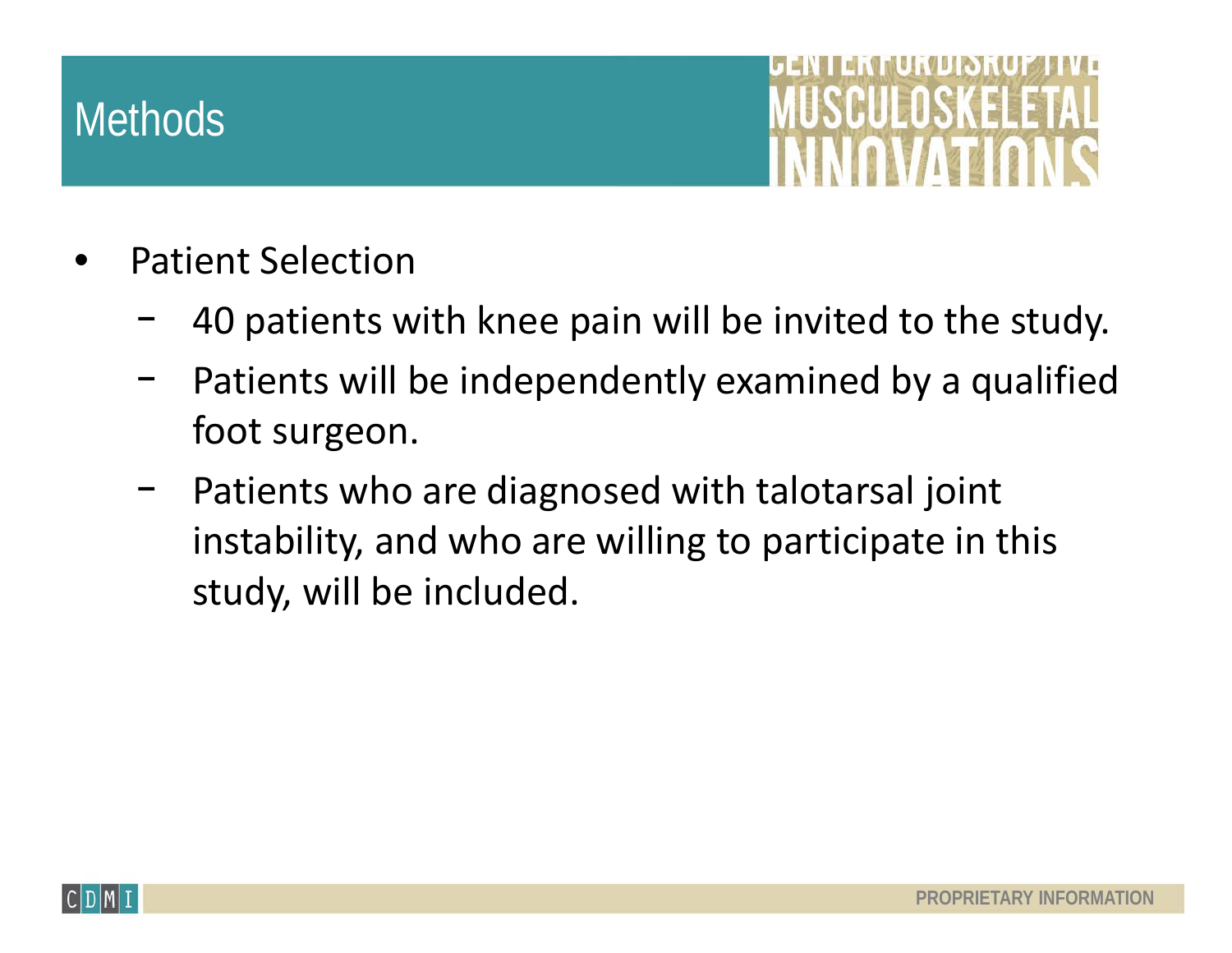- X-Ray
	- Lateral view- **Talar declination angle**: Normal <21, abnormal >21
	- Anteroposterior (Ap) view- **Talar second metatarsal angle:** Normal <16, abnormal >16





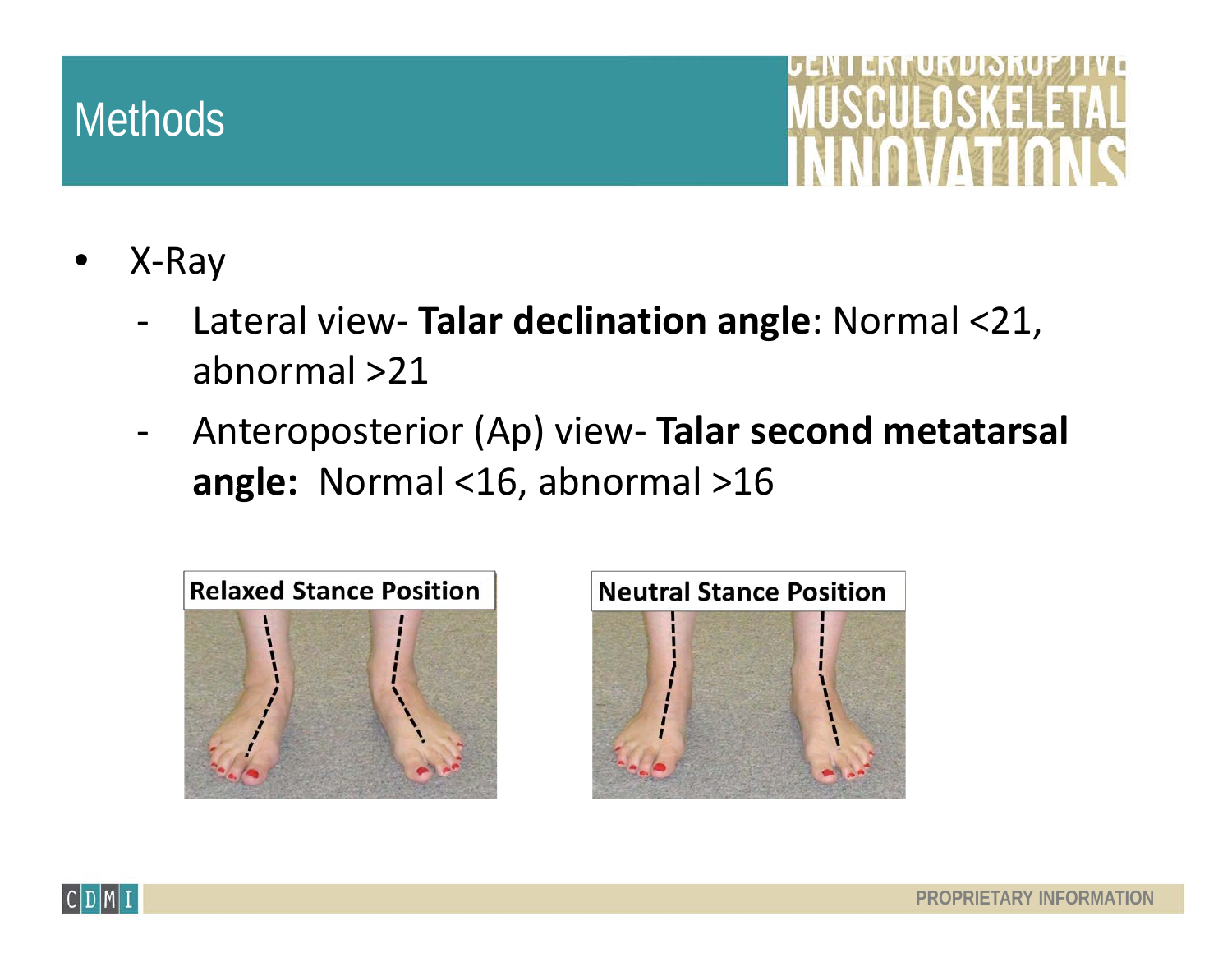

- Talar declination angle
- Navicular height: Distance between supporting surface and navicular tuberosity .



Talar Second Metatarsal Angle



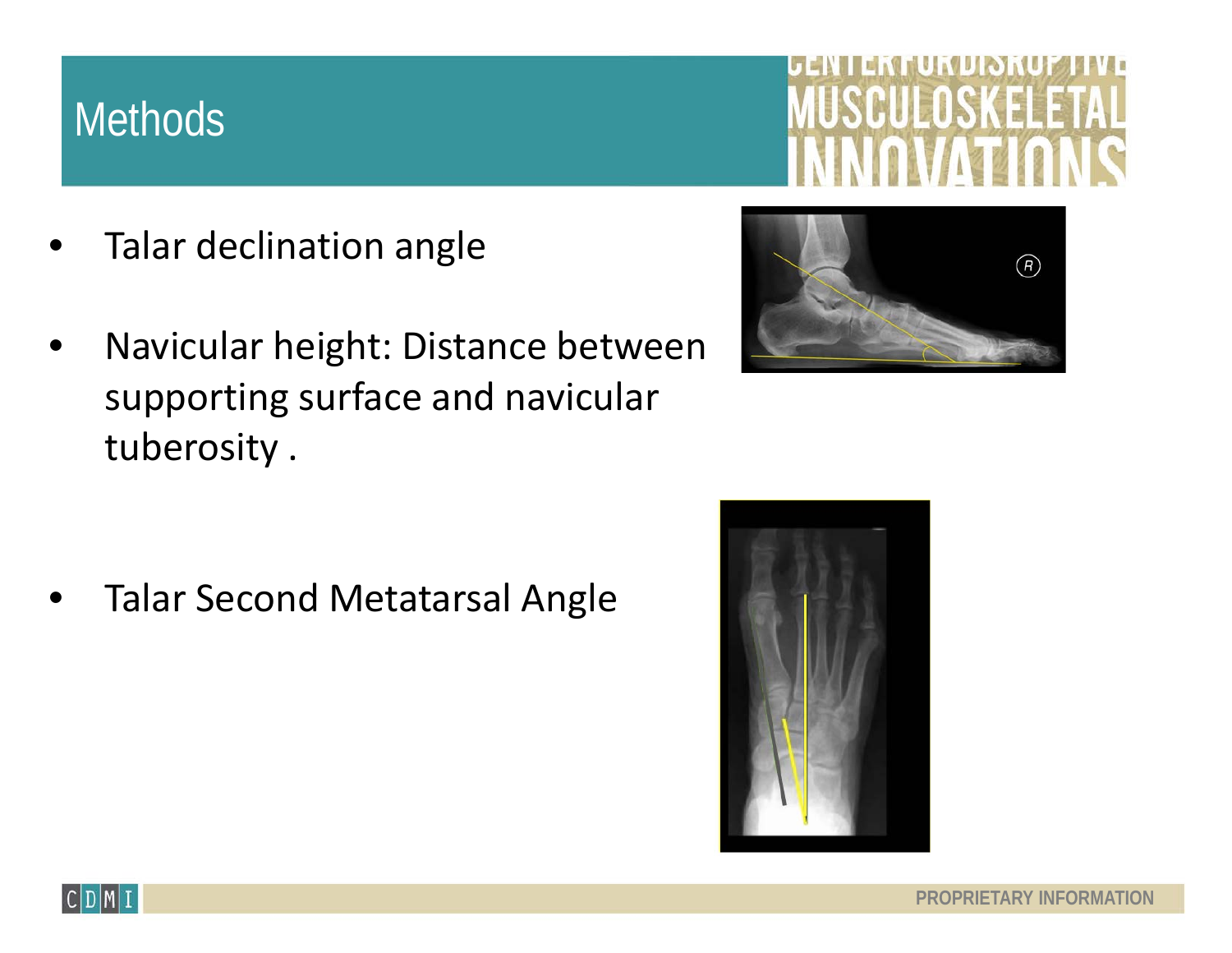#### MUNICI **IUSCULOSKELETAL**  $\sim$

#### Relaxed Stance **Neutral Stance Neutral Stance**





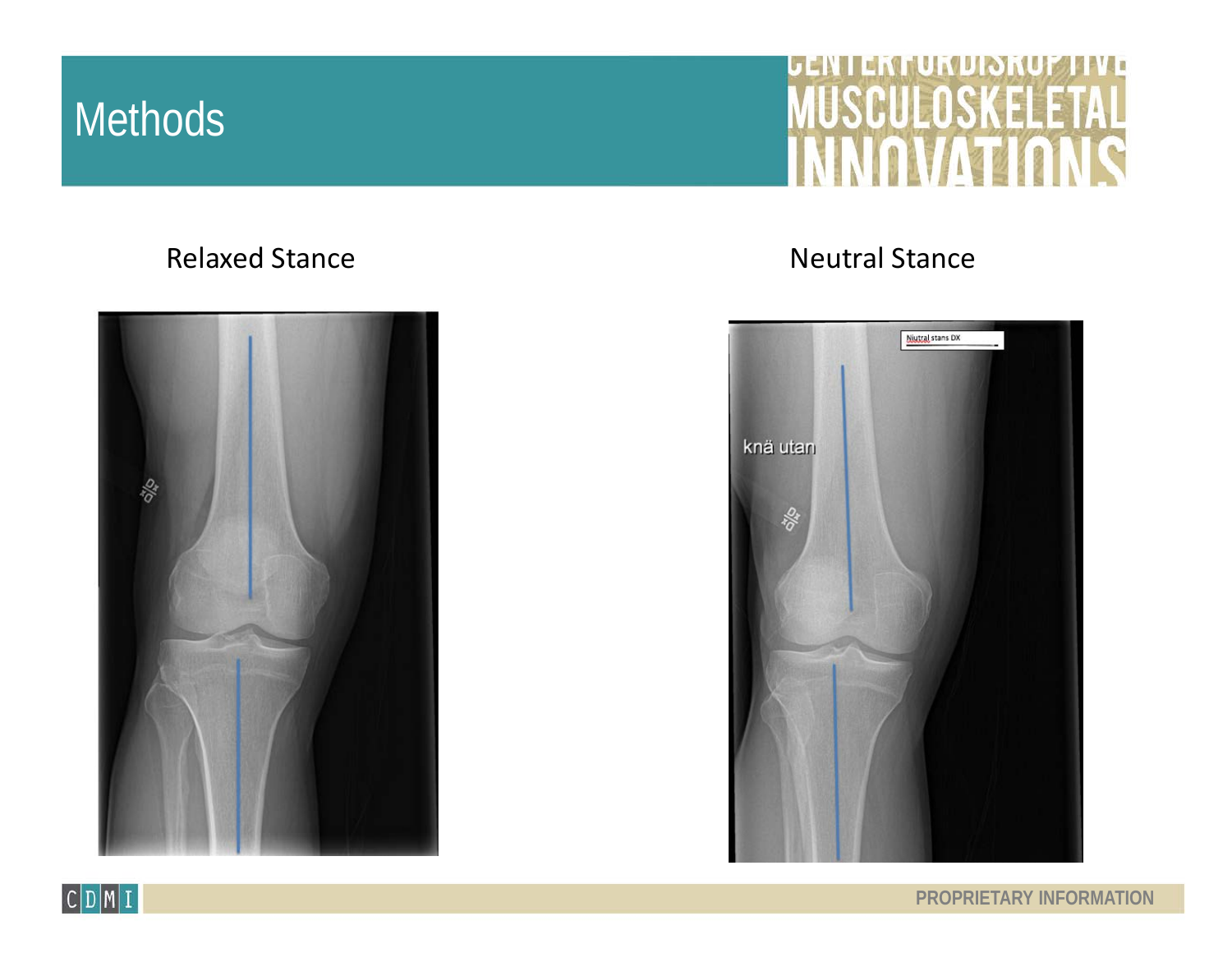### Preliminary findings



| Gender | Sample size, n |
|--------|----------------|
| Male   | 10             |
| Female | 21             |

| <b>Angle</b> of                                    | N  | <b>Minimum</b> | <b>Maximum</b> | <b>Mean</b> |
|----------------------------------------------------|----|----------------|----------------|-------------|
| Relaxed. FT                                        | 31 | 0,1            | 11,3           | 4,18        |
| Neutral. FT                                        | 31 | 0,9            | 9,7            | 4,42        |
| <b>Difference</b><br>(Relaxed FT.-<br>Neutral FT.) | 31 | 0,4            | 3,7            | 1,9         |

*FT= Femur-Tibia Angle*

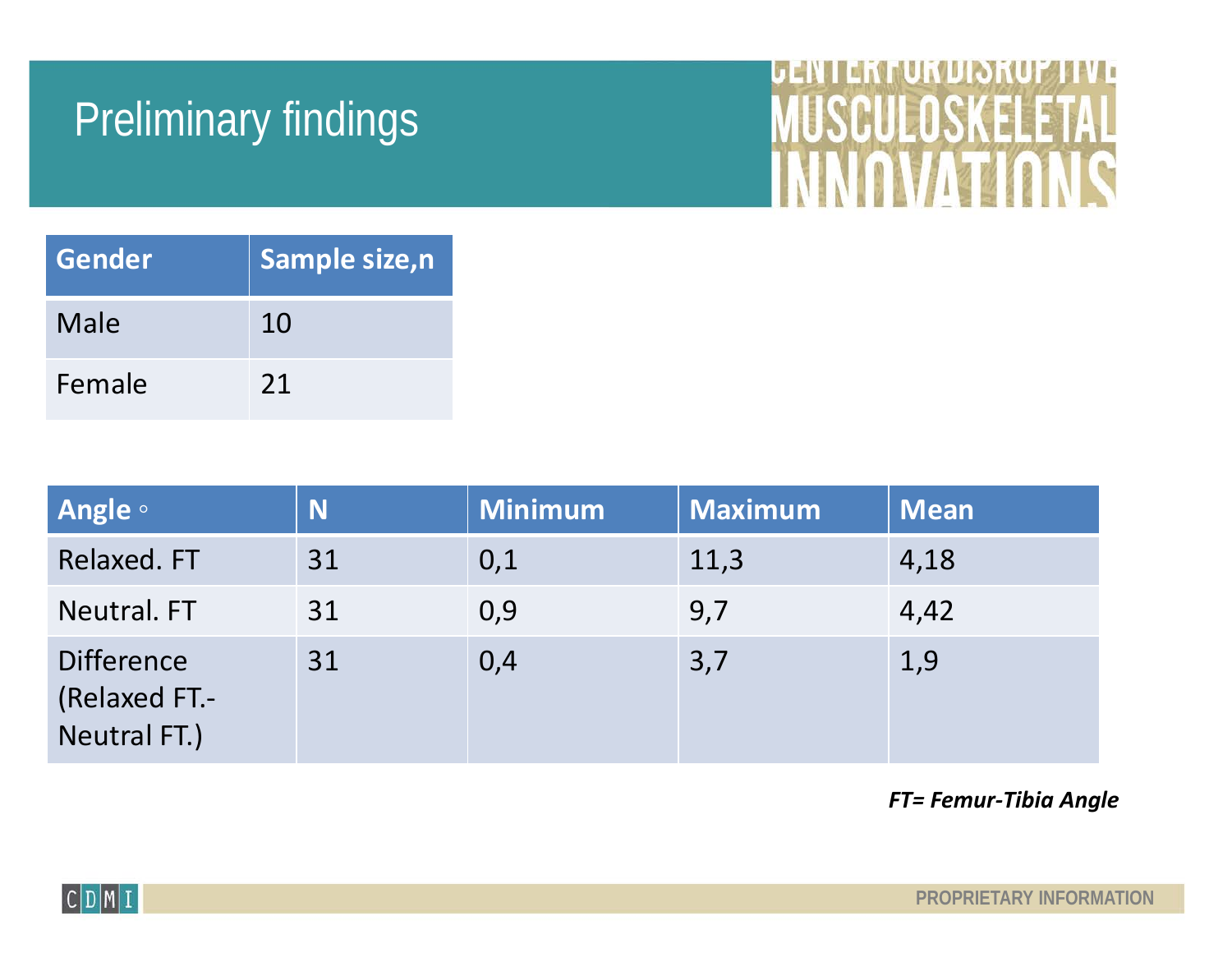### Preliminary findings

# **DEINTERTURBISRUPTIVE**

| Angle       | <b>Mean</b> | N  | <b>ST-deviation</b> |
|-------------|-------------|----|---------------------|
| Relaxed. FT | 4,18        | 31 | 2,67                |
| Neutral.FT  | 4,42        | 31 | 2,46                |

*p= 0.541*

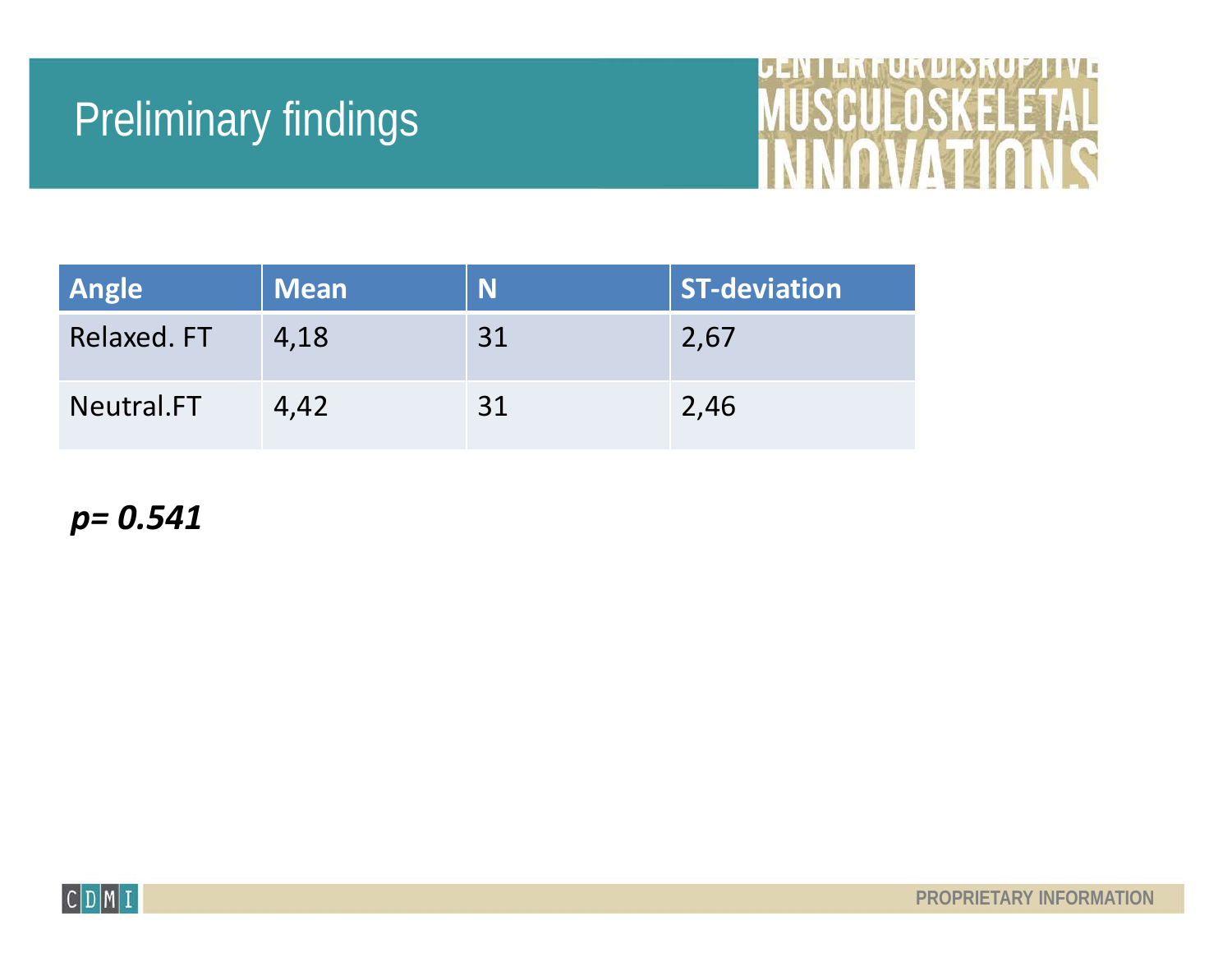#### **Conclusion**



- In patients with PTTD there was a 1.9 degree difference in FT-angle between relaxed and neutral stance position.
- However, the difference was not significant *(p=0.541).*

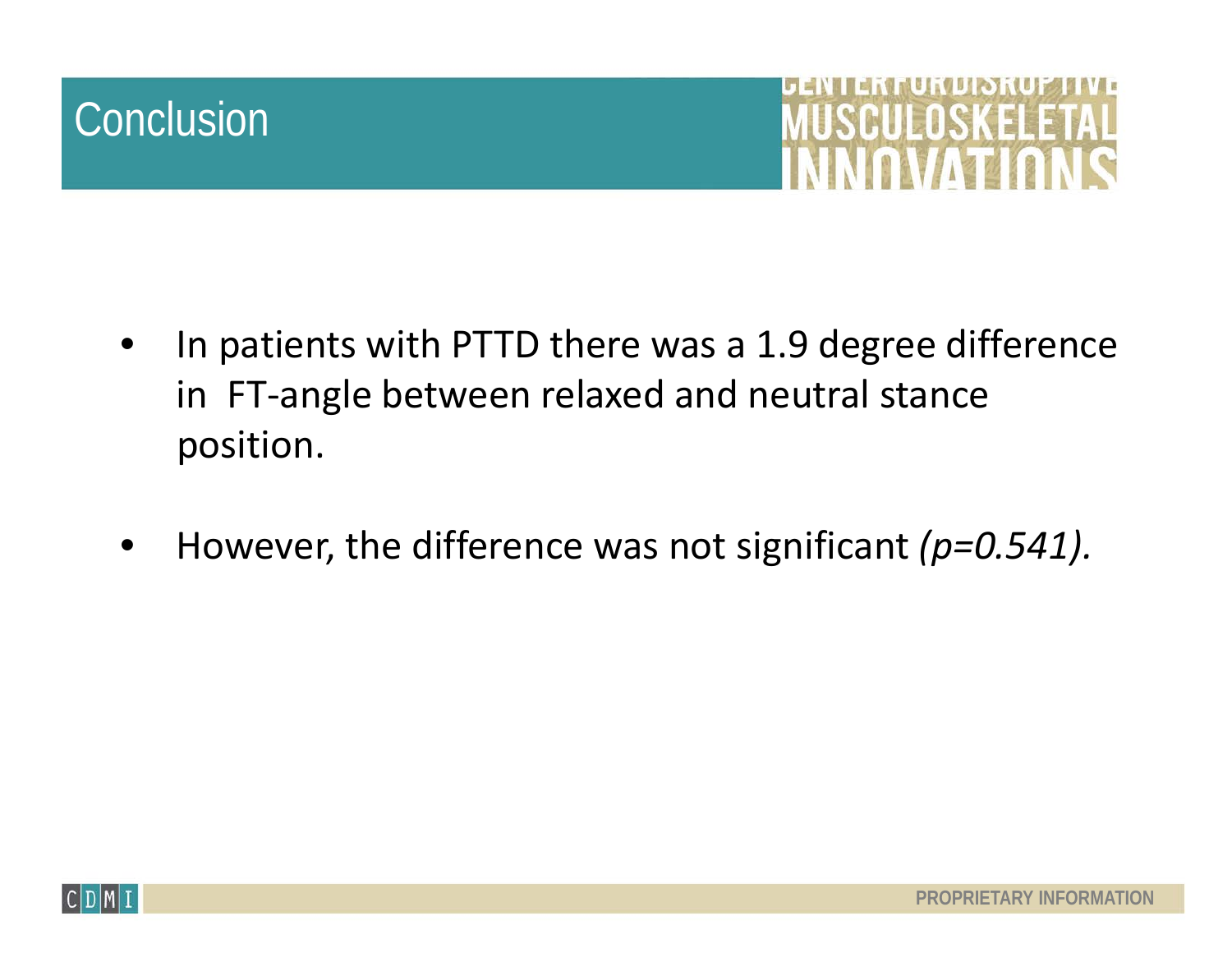#### Sources of error/Concerns



- Is X-ray positioning frame needed?
- Different ways of Measuring FT-angle
- Sample size (Power calculation)
- Control group?

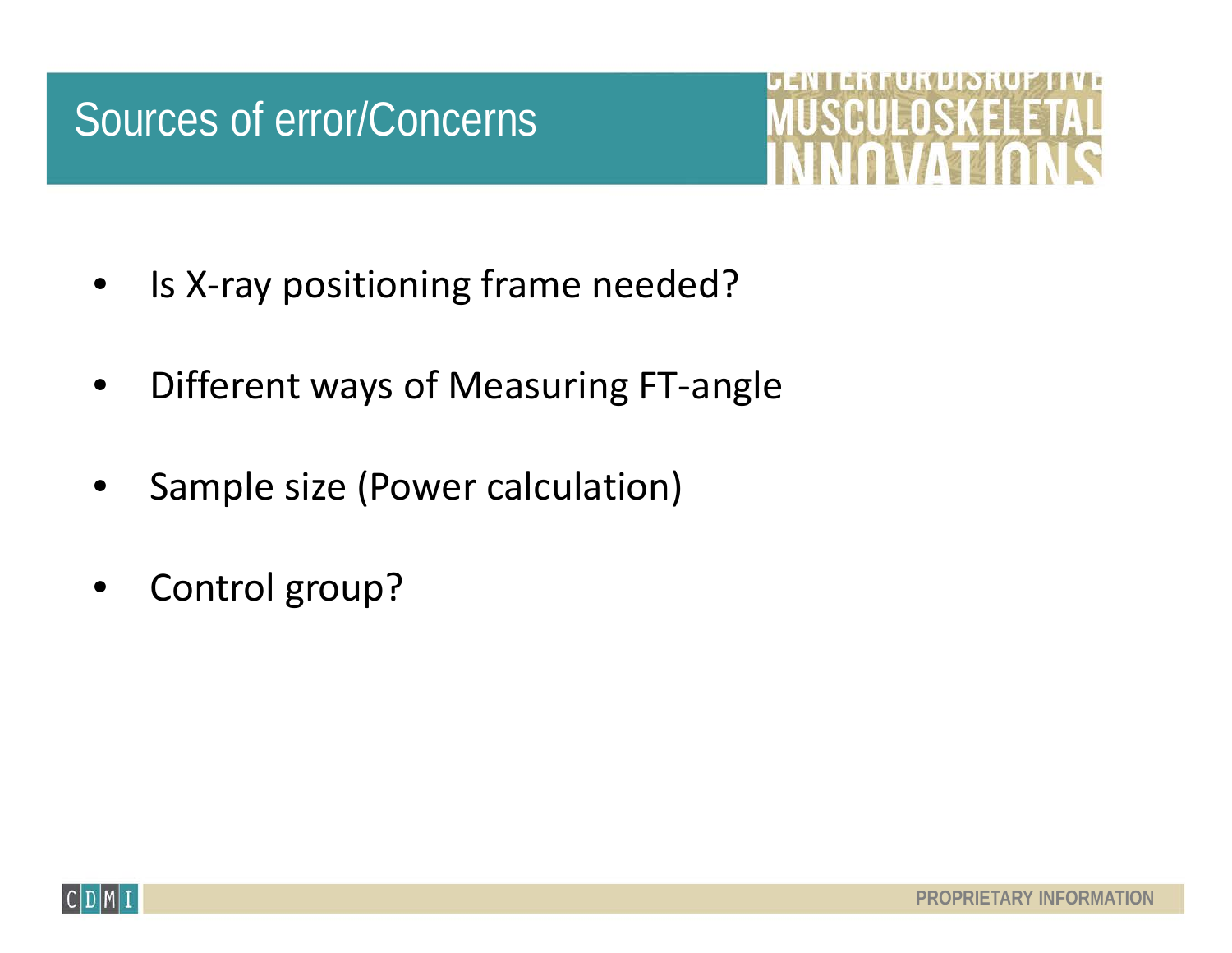#### Milestones & Timeline



| <b>Milestone</b>                       | <b>Timeline</b>        |
|----------------------------------------|------------------------|
| <b>Obtain IRB Approval</b>             | December 30, 2017      |
| Begin Pre-intervention Data collection | January 2, 2018        |
| Finish data analysis                   | <b>August 31, 2018</b> |

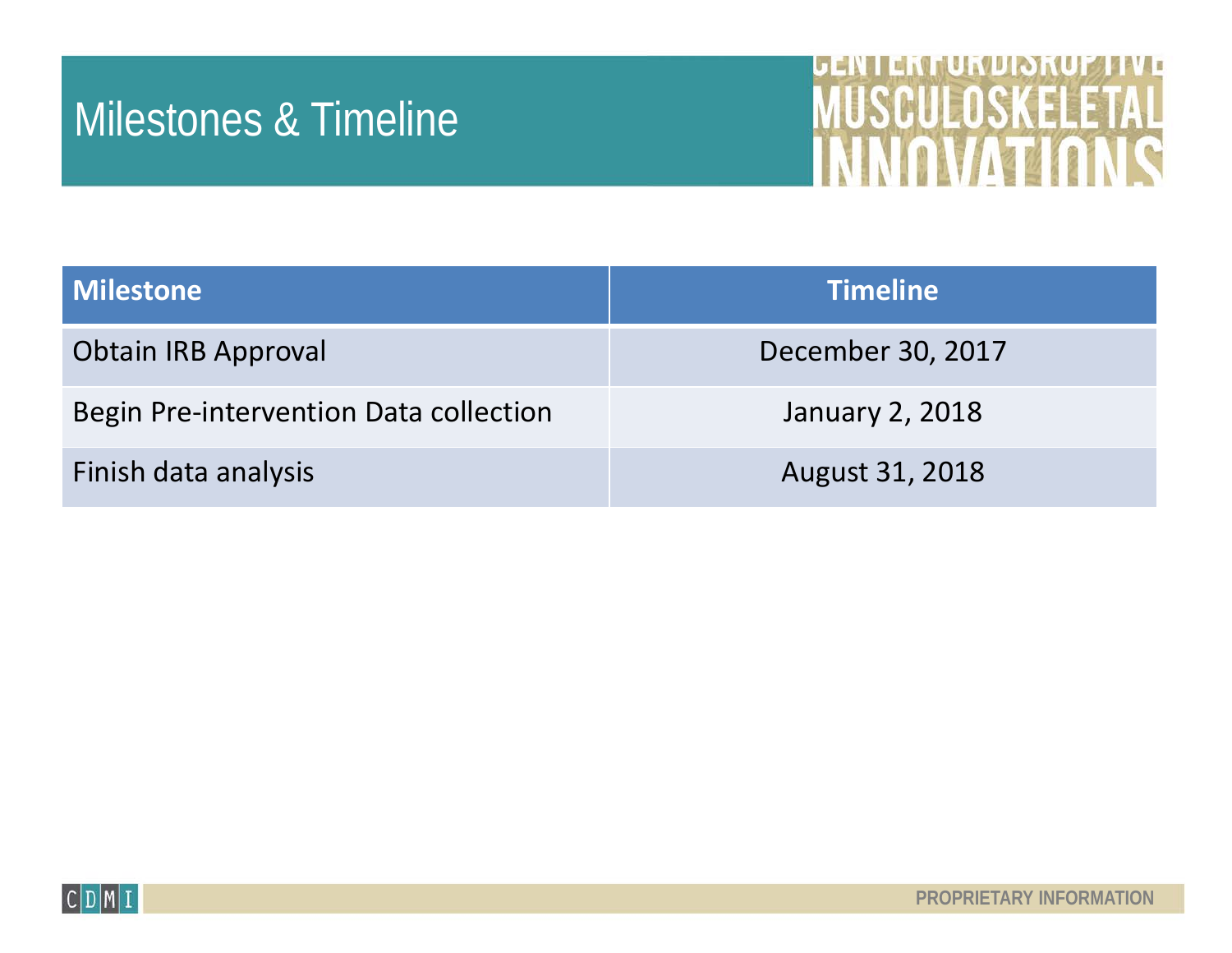#### **Deliverables**



Quarterly presentation updates:

- June/July 2018 conference call
- September 2018 Fall Symposium @ UCSF (conference call option for non-UCSF teams)
- Final written report including results October, 28 2018
- **Next: Evaluating the concerns, Finish Data analysis.**